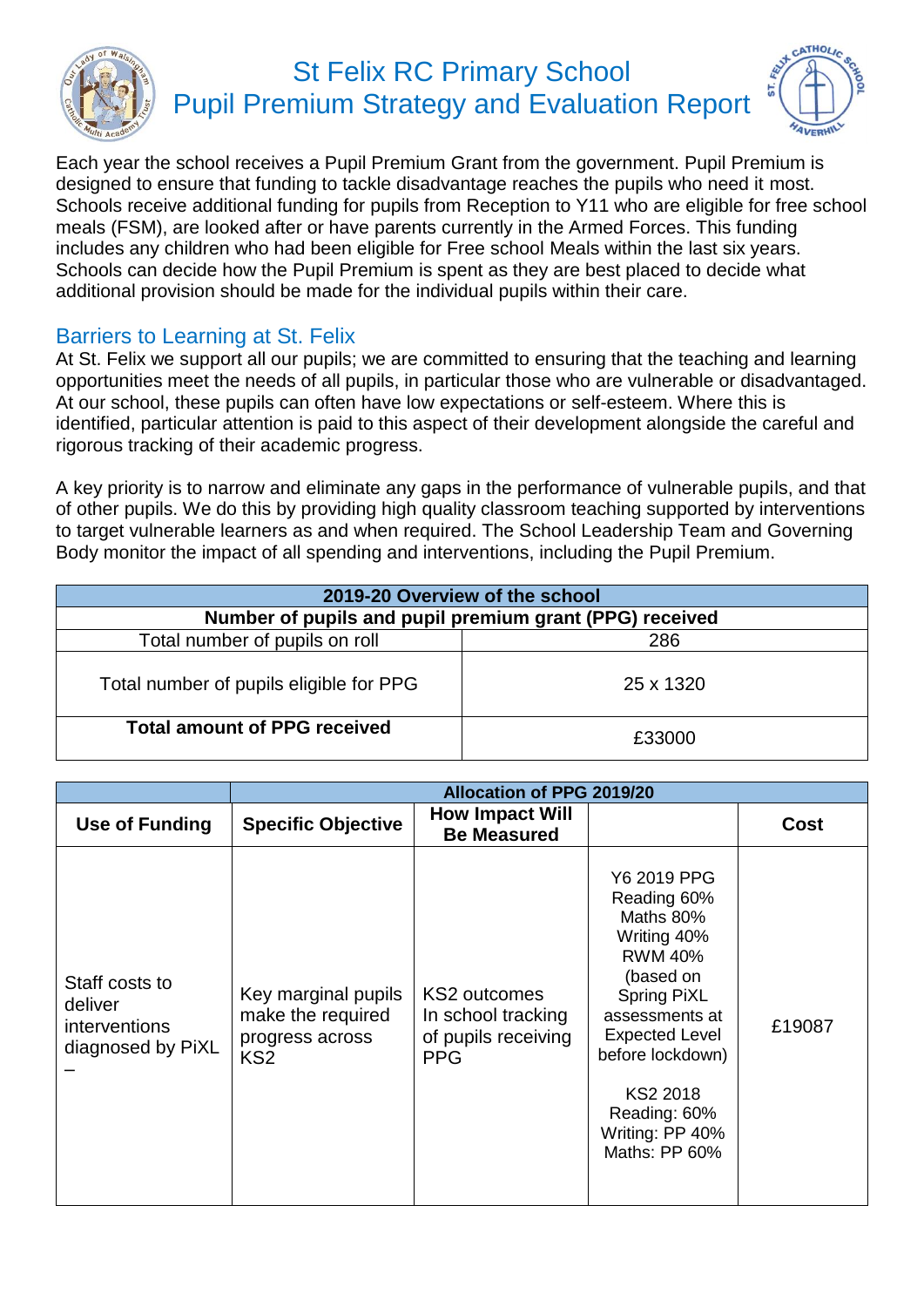| Before and After<br>School 'wrap<br>around care',<br>including teaching<br>assistant support.                     | To provide<br>enrichment<br>activities for pupils.<br>To decrease<br>lateness and<br>improve<br>attendance.           | Percentage of<br>lateness and<br>authorised /<br>unauthorised<br>absence. Take-up<br>of places.                                       | Autumn 1 17<br>pupils were below<br>96% attendance<br>Autumn 2 18<br>pupils were below<br>96%<br>Spring 10 pupils<br>were below 96%<br>10 pupils attended<br>from 3rd June<br>8 pupils received<br>additional support<br>during lockdown<br>8 pupils attended<br>during lockdown                                    | £10794 |
|-------------------------------------------------------------------------------------------------------------------|-----------------------------------------------------------------------------------------------------------------------|---------------------------------------------------------------------------------------------------------------------------------------|---------------------------------------------------------------------------------------------------------------------------------------------------------------------------------------------------------------------------------------------------------------------------------------------------------------------|--------|
| Supporting costs<br>for<br>disadvantaged<br>pupils,<br>including school<br>visit<br>funding and music<br>tuition. | To ensure that<br><b>Pupil Premium</b><br>children are entitled<br>to the same extra-<br>curricular<br>opportunities. | Engagement in the<br>curriculum,<br>impacting on<br>attainment and<br>progress in the<br>school tracking<br>and monitoring<br>system. | Total of all pupils<br>in receipt of PPG<br>Reading 60%<br>Maths 48%<br>RE outcomes for<br>PPG pupils at<br>Expected<br>Y1 50%<br>Y2 100 %<br>Y3 50%<br>Y4 50%<br>Y5 57%<br>Y6 40%<br><b>FSM Vouchers</b><br>issued throughout<br>lockdown                                                                          | £419   |
| <b>PIXL Subscription</b>                                                                                          | To provide detailed<br>analysis and<br>resources to<br>address gaps in<br>learning in key<br>marginal children        | Improvements in<br>attainment and<br>progress across<br>$y3-6$                                                                        | 2019 (Spring)<br><b>At Expected</b><br>Y3 Reading 82%<br>Maths 70%<br>Y4 Reading 88%<br>Maths 85%<br>Y5 Reading 79%<br>Maths 69%<br>Y6 Reading 77%<br>Maths 84%<br><b>2018 (Summer)</b><br>Y3 Reading 66%<br>Maths 70%<br>Y4 Reading 82%<br>Maths 78%<br>Y5 Reading 74%<br>Maths 70%<br>Y6 Reading 64%<br>Maths 78% | £2700  |
| <b>EWO</b>                                                                                                        | To support specific<br>families where<br>attendance is an<br>issue                                                    | Improvement in<br>attendance level<br>before and after<br>EWO engagement                                                              | No appropriate<br>pupil                                                                                                                                                                                                                                                                                             | £0     |